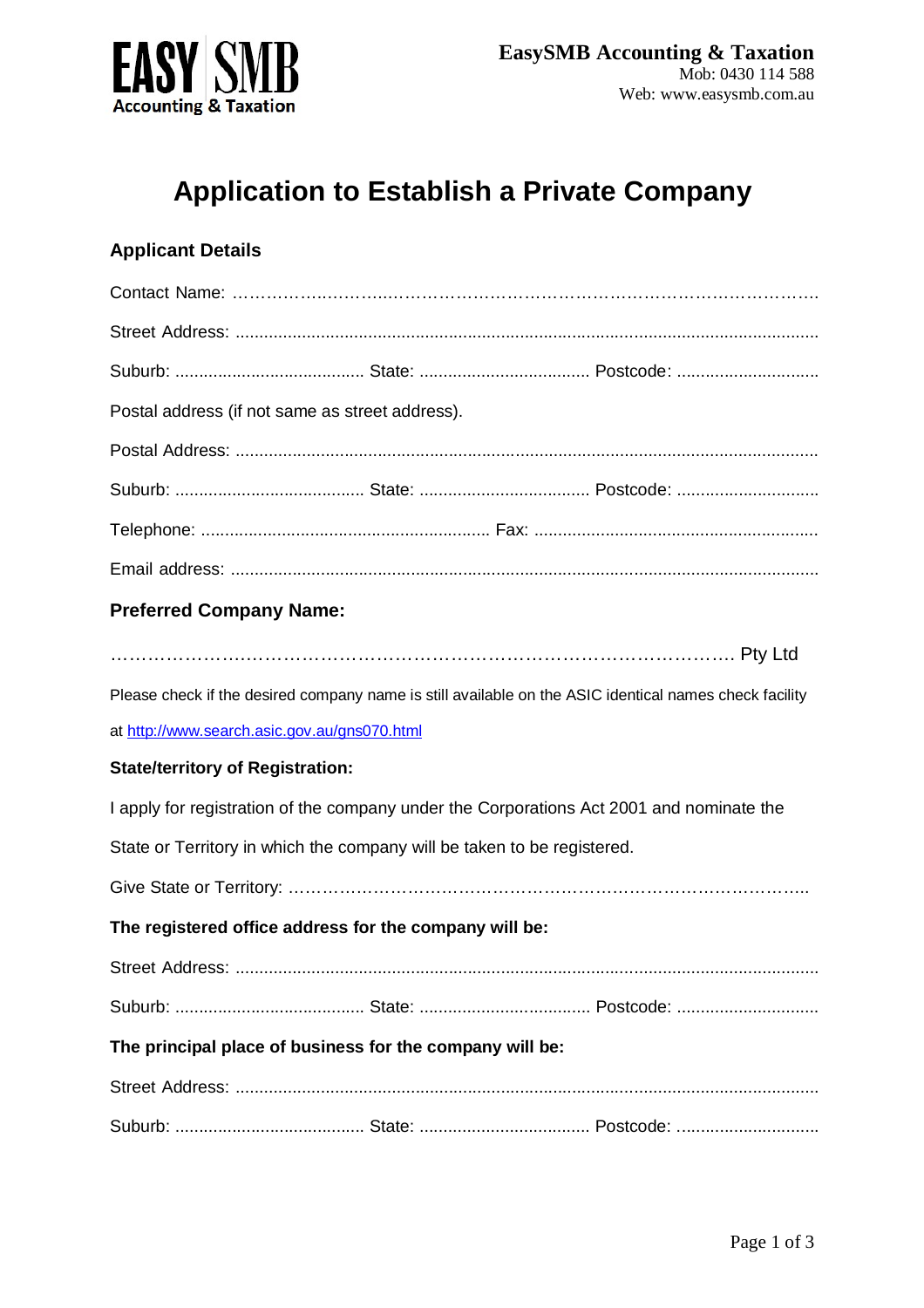

### **Director/Shareholder Details:**

| Director 1:           |  |
|-----------------------|--|
|                       |  |
|                       |  |
|                       |  |
| <b>Director 2:</b>    |  |
|                       |  |
|                       |  |
|                       |  |
| <b>Share Capital:</b> |  |
|                       |  |
|                       |  |
| Member 1:             |  |
|                       |  |
|                       |  |
|                       |  |
| Or:                   |  |
|                       |  |
|                       |  |
|                       |  |
|                       |  |
| Member 2:             |  |
|                       |  |
|                       |  |
|                       |  |
| Or:                   |  |
|                       |  |
|                       |  |
|                       |  |
|                       |  |
|                       |  |

**If additional directors/members are required, please copy this page and complete details accordingly.**